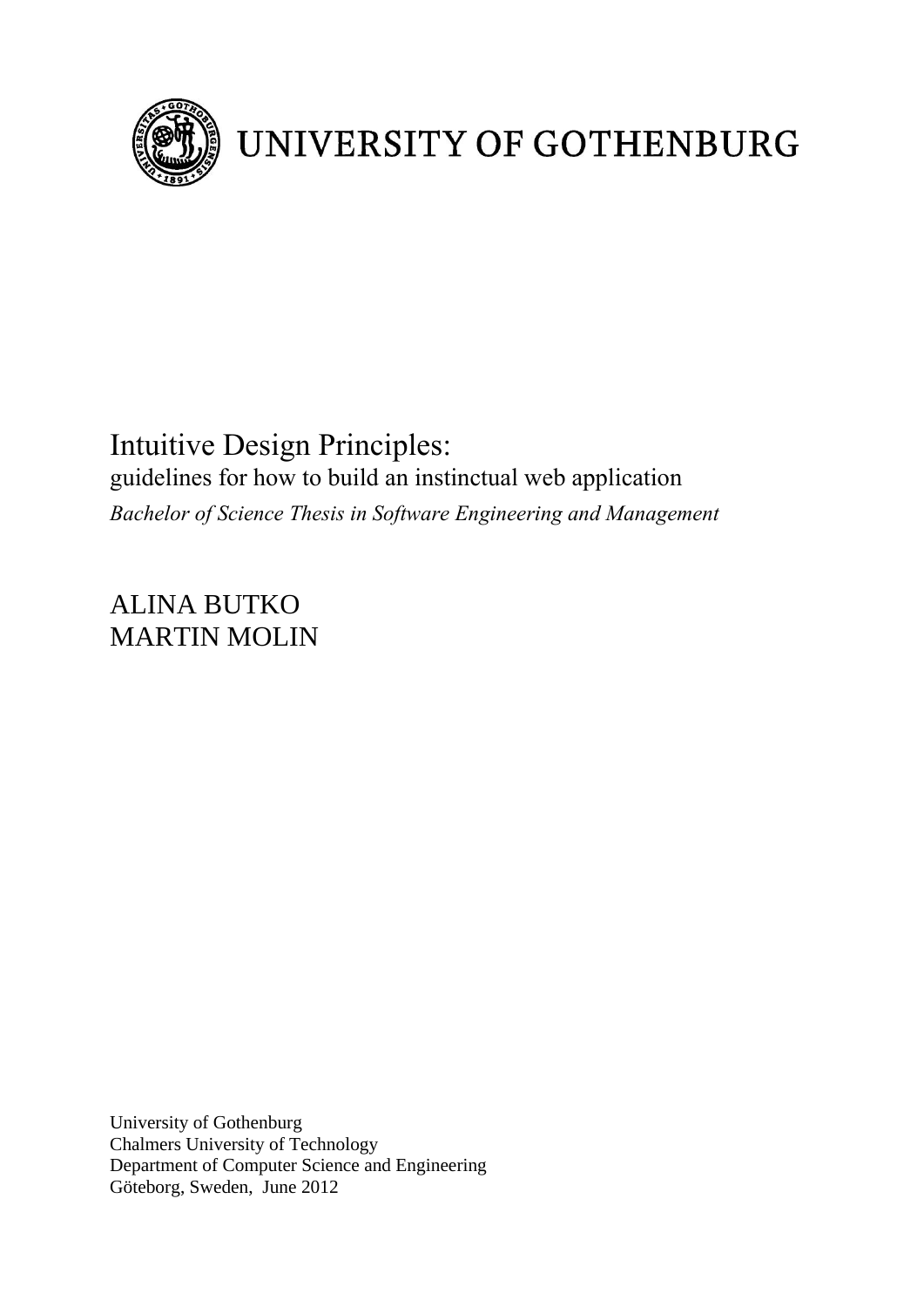The Author grants to Chalmers University of Technology and University of Gothenburg the non-exclusive right to publish the Work electronically and in a non-commercial purpose make it accessible on the Internet.

The Author warrants that he/she is the author to the Work, and warrants that the Work does not contain text, pictures or other material that violates copyright law.

The Author shall, when transferring the rights of the Work to a third party (for example a publisher or a company), acknowledge the third party about this agreement. If the Author has signed a copyright agreement with a third party regarding the Work, the Author warrants hereby that he/she has obtained any necessary permission from this third party to let Chalmers University of Technology and University of Gothenburg store the Work electronically and make it accessible on the Internet.

# **Intuitive Design Principles:**

guidelines for how to build an instinctual web application

ALINA BUTKO, MARTIN MOLIN.

© ALINA BUTKO, June 2012. © MARTIN MOLIN, June 2012.

Examiner: HELENA HOLMSTRÖM OLSSON

University of Gothenburg Chalmers University of Technology Department of Computer Science and Engineering SE-412 96 Göteborg Sweden Telephone + 46 (0)31-772 1000

Department of Computer Science and Engineering Göteborg, Sweden June 2012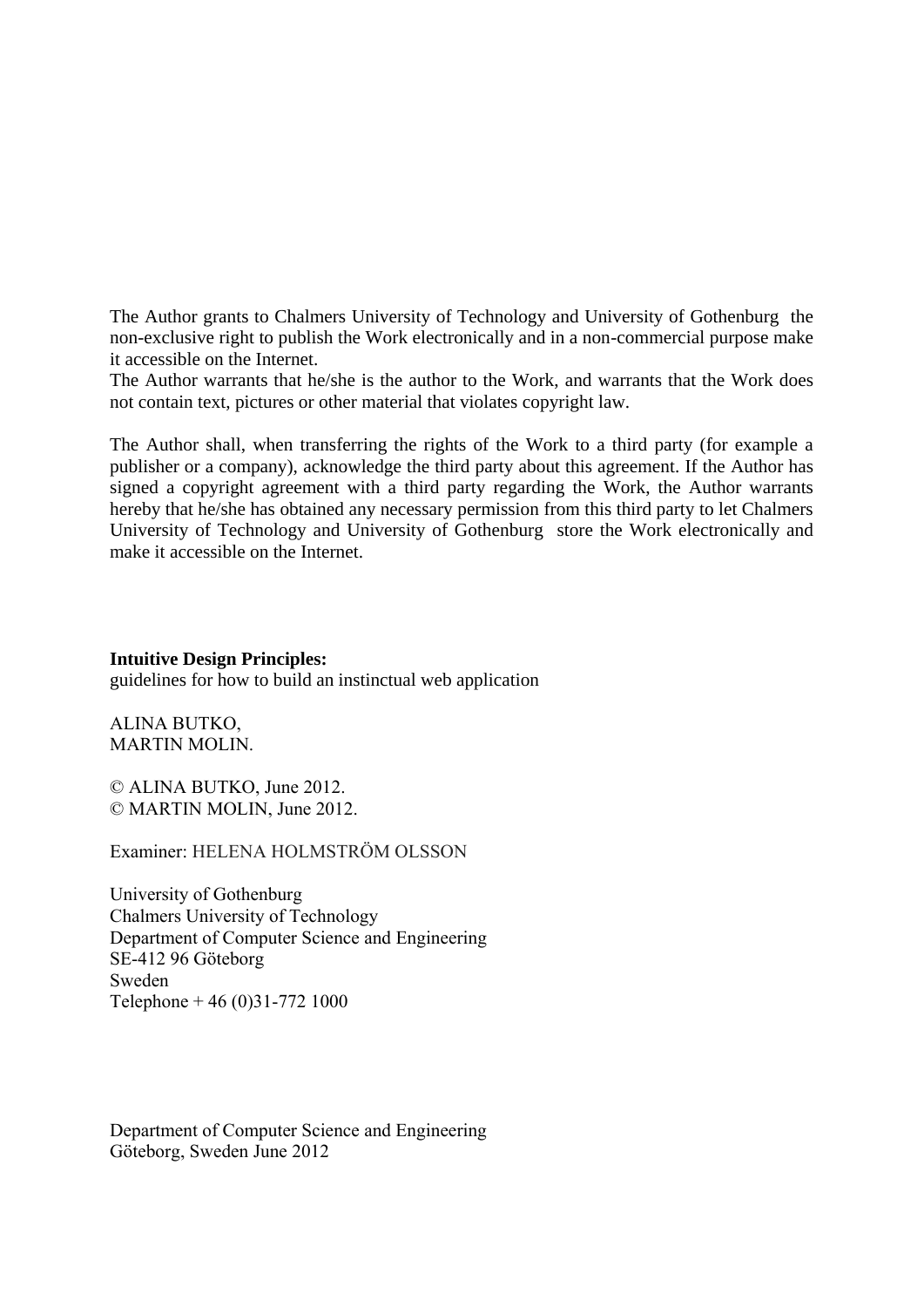# *Intuitive design principles: guidelines for how to build an instinctual web application*

Alina Butko Department of Computer Science and Engineering Forskningsgången 6 Gothenburg, Sweden butkoalina@gmail.com

**Abstract** - This paper investigates interaction design overall and intuitive design, in particular. In this research, we aim to gain an understanding of intuitive design principles and based on this, we compose guidelines. These guidelines will help the designers to comprehend the main principles of intuitive design and give them a possibility to be able to develop intuitive web applications without the need of going through hundreds of books and articles. We believe that this research will be useful for a broad audience considering both designers and researchers will be able to find information of how actual people perceive design and what makes design intuitive. Considering the outcome of this study it is incautious to say that the guidelines will support anyone who is working with design and if anyone would want to continue our research, one possible direction could be to try other types of applications or usage areas while applying our guidelines. Even though this study is conducted within one company it will be possible to use the results for other cases where intuitive design is applicable.

*Key-words: intuitive design, human-computer interaction, guideline, web application, intuitive design principles*

#### I. INTRODUCTION

There is more software and hardware in the world today than ever before. They are designed by people, who are involved into the IT world. In small companies developers often become designers; here is what Hanselman (2012) says about this: "The difference between a Designer and Developer, when it comes to design skills, is the difference between shooting a bullet and throwing it."

However, often designing web interfaces and web application interfaces in particular can become a big problem, because of the importance of informational content, lack of space, or impermissibility of style. As a result, we may get a very complicated interface for very simple actions.

This topic is interesting because intuitive design can really help when designing user interfaces for applications. It can be used to make the applications simple, yet effective to use because it is designed with human reasoning in mind. We chose this topic because we want to learn more about design and how things should be designed. There are many bad

Martin Molin Department of Computer Science and Engineering Forskningsgången 6 Gothenburg, Sweden gusmartimo@student.gu.se

examples of how not to design something, both hardware and software related. We want to make sure that we can avoid such mistakes when designing our software in the future.

According to *Software Engineering Body of Knowledge* (SWEBOK, 2012), our research will be conducted within the Software Design knowledge area. There we defined two research areas: (1) Software Design Quality Analysis and Evaluation and (2) Software Design Strategies and Methods. Researching this topic will help us find and describe design principles in the intuitive design world.

The main purpose of the research is to figure out the importance of the intuitive design by understanding its principles and creating guidelines for building web applications with intuitive design in mind. **Research question to be investigated in this paper:** What principles of interaction design are conducive to the development of intuitive web applications?

In the field of the human-computer interaction (hereinafter referred to as "HCI") and intuitive design, in particular, there has been done a lot of work. A lot of different principles and guidelines supposed to help designers to Research papers touch upon different aspects of intuitive design, but all of them look into the interaction overall without looking specifically into web application design.

# A. STRUCTURE OF THE PAPER

The introduction section is followed by method where we discuss the methods used to conduct the research. After that literature review where interaction and intuitive design will be investigated to help us to build the base of the research and highlight the principles of intuitive design. Results section will be next in the paper to present the results of the research and the research question answer will be provided including whether our principles seem to hold. After that, the results of the research will be examined in the discussion section, and conclusions will be drawn. At the end of the paper, you can find Appendices which contain preliminary and final interview questions, the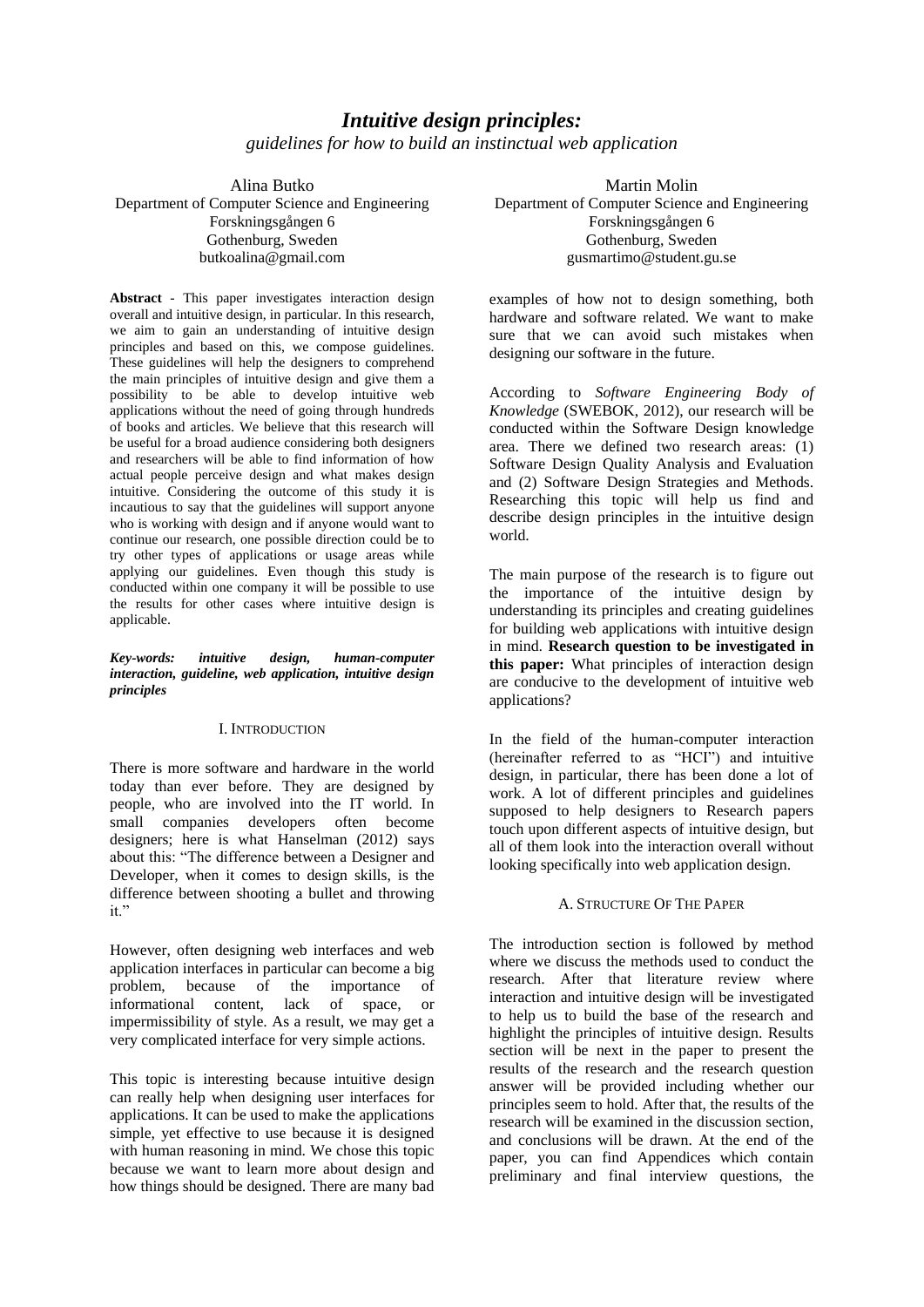questions of the survey with pictures, and the actual result of the research: guidelines with five principles and short description.

#### II. METHOD

We came into contact with a company called Systemite from Göteborg, Sweden, which provides the first high-performance platform (SystemWeaver) for systems development enabling integration of design processes for complex computer-based systems. They asked us to develop a web application for issue management, which will be working towards a SystemWeaver server and use their own API for issue management. When they presented the original PC client, we noticed some small intuitive design faults, which gave us an idea for this research. The aim of this research is to identify key principles of the intuitive design and create guidelines for designer who wish to create intuitive systems without the need of additional literature.

To conduct our research, we have decided to go with a mixed method approach, which means that we will both collect and analyse qualitative and quantitative data (Creswell, 2009). We will start by doing a literature review to collect a robust base of qualitative data regarding intuitive design which we will interpret and compose into principles that can help designers to avoid common mistakes. By utilizing these principles, we can construct interview and questions for an online survey to confirm whether the principles help or not. The interviews will collect qualitative data for our research, and the survey will collect quantitative data about our principles, and if they contribute to an intuitive design.

To do the literature review, we defined a systematic way of searching for articles, which should be included. Two sources which you can find below are used to identify relevant articles. Source 1 is keyword searches, and Source 2 is references from the articles found from Source 1. These Source 2 articles provided more keywords to use with Source 1, thus establishing a method loop, making it a continuous process as the two sources are complementing each other.

# **Source 1:** Database keyword search

IEEE Xplore (2012) is a database of articles and it was used to identify relevant articles. This database was accessed through school network The initial keywords were motivated by our research question.

The following keyword phrases are identified:

- Intuitive design
- Intuitive design principles
- Human-computer interaction
- Design guidelines
- Web application design

# **Source 2:** References

When a relevant article is found using Source 1, the references of that article is checked as well to see if they are of value to this literature review. If they are, then they will be included and there is a possibility to identify new keywords to improve Source 1.

The interview questions were composed from the literature review and were designed to give us indepth information about how particular users perceive and understand web application design. The aim of the interviews was to help us understand if our intuitive design principles are beneficial to use. The questions were targeted at the employees of Systemite because for this research they have a very large spectrum of people: managers, developers and consultants working on a customer side. This strategy helped us to target a few different parts of the IT world in a short amount of time. Before we did the interviews, we created a preliminary list of questions to be asked after that we made two try out interviews and revised the questions according to the feedback which we got from the interviewees. The two first interviews were done face-to-face, and the rest of the interviews were done via email after we had revised the questions. This way, we saved time and avoided transcribing mistakes and personal interpretation. We managed to interview eight people, and they gave us very good material to work with.

The survey was also based on the principles from the literature review, and the questions were targeted at students of Gothenburg University. The questions of the survey were formed to test size, grouping, positions, color and presentation of the information of the user interface controls such as buttons, menus, labels and overall impression of the design in order to get an understanding of what different people find intuitive and natural. This survey was done online at Free Online Survey (2012). We sent out an email with the request for respondents to answer the survey together with a link to the actual survey. This strategy allowed us to get feedback from a large amount of users; we were aiming for 100 answers, and at the end we managed to get 126. This means that we accurately could collect a percentage of how many users liked a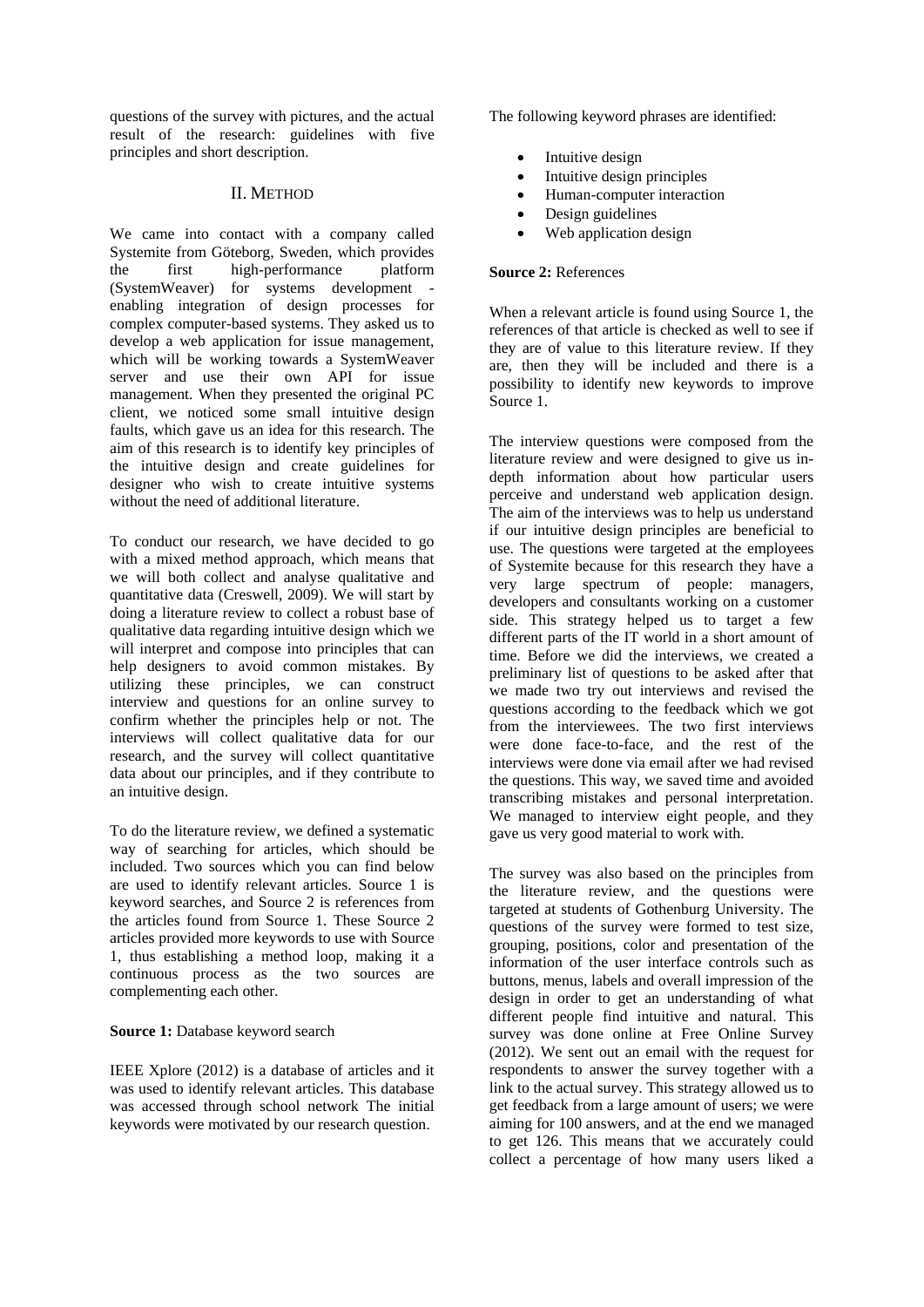particular design over another and test our principles.

#### III. LITERATURE REVIEW

Studies show that well designed system should be easy to learn, easy to remember, useful, easy and pleasant to use (Gould & Lewis, 1985). These are well known factors of a "good" design. It is possible to see that design is intuitive but not so many people are able to define intuitive other than intuitive (McKay, 2010). It was hard to find straight definition of intuitive design, so we looked at the definition of the word intuition on Wikipedia (2012) and based on it, we defined intuitive design as "design where a user has clear understanding of UI behavior and effect without any assistance, training or experimenting." Spool (2006) gives following definition of intuitive design: "A design is intuitive when people just know what to do and they don't have to go through any training to get there… When a design is not intuitive, our attention moves away from what we're trying to accomplish to how we can get the interface to accomplish what we want." If we look at this definition closely it becomes obvious that for such intuitive design, it is necessary that users should have so-called prior knowledge. This knowledge can be obtained either from real-life experience or from previous experience with similar software. Norman (2006) in his book "Design of Everyday Things" gives amazing examples of how things which we are

using every day are designed so that they lose all the "intuitiveness" and become a disaster to use. One example that he mentioned was when his friend got stuck between two sets of glass doors only because it was impossible to understand push/pull/slide/right/left/up. So when we design a system, we should keep in mind who is going to use it, how they are going to use it, and where they are going to use it (Sharp, Rogers & Preece, 2006). Looking through related literature, it comes to mind that intuitive design is the design which you spend hours, days, weeks or even months to develop, but in the end it seems like you have done nothing. Intuitive design is invisible, it allows the users to concentrate on the task that needs to be done and not on the design itself (Shneiderman, 1992).

Designers who reached a certain point of success know that different users learn, think, and solve problems in numerous different ways. Some people may have much easier time with tables rather than graphs; with numbers instead of words; with slower display rates not faster; or with a rigid structure rather than an open-ended form (Shneiderman, 1992).

Design becomes intuitive when the users who will use this design find it intuitive. Spool (2005) suggests that we look at an interface's knowledge space as a continuum which goes from knowing nothing about the interface to knowing everything someone could possibly know (Figure 1).



Figure 1. Interface's knowledge space continuum (Spool, 2005)

If we line up all the users who are going to use future design. Then organize them so on the left side we have those who know nothing about how to use the interface and on the right side we have users who know everything about an interface. Every user who is in this continuum has some certain knowledge of design, this is called the current knowledge point. There is one more point which represents what user needs to know that is called target knowledge point. The distance between these two points is the knowledge gap which is what we are concerned with when designing interfaces. When the gap between the current and the target points no longer exists, the design becomes "intuitive" in the eyes of users. The design of the interface should become a bridge between those two knowledge points and help the user to come to the target knowledge without noticing that he was trained. That is when the design of an interface becomes intuitive for users (Spool, 2005).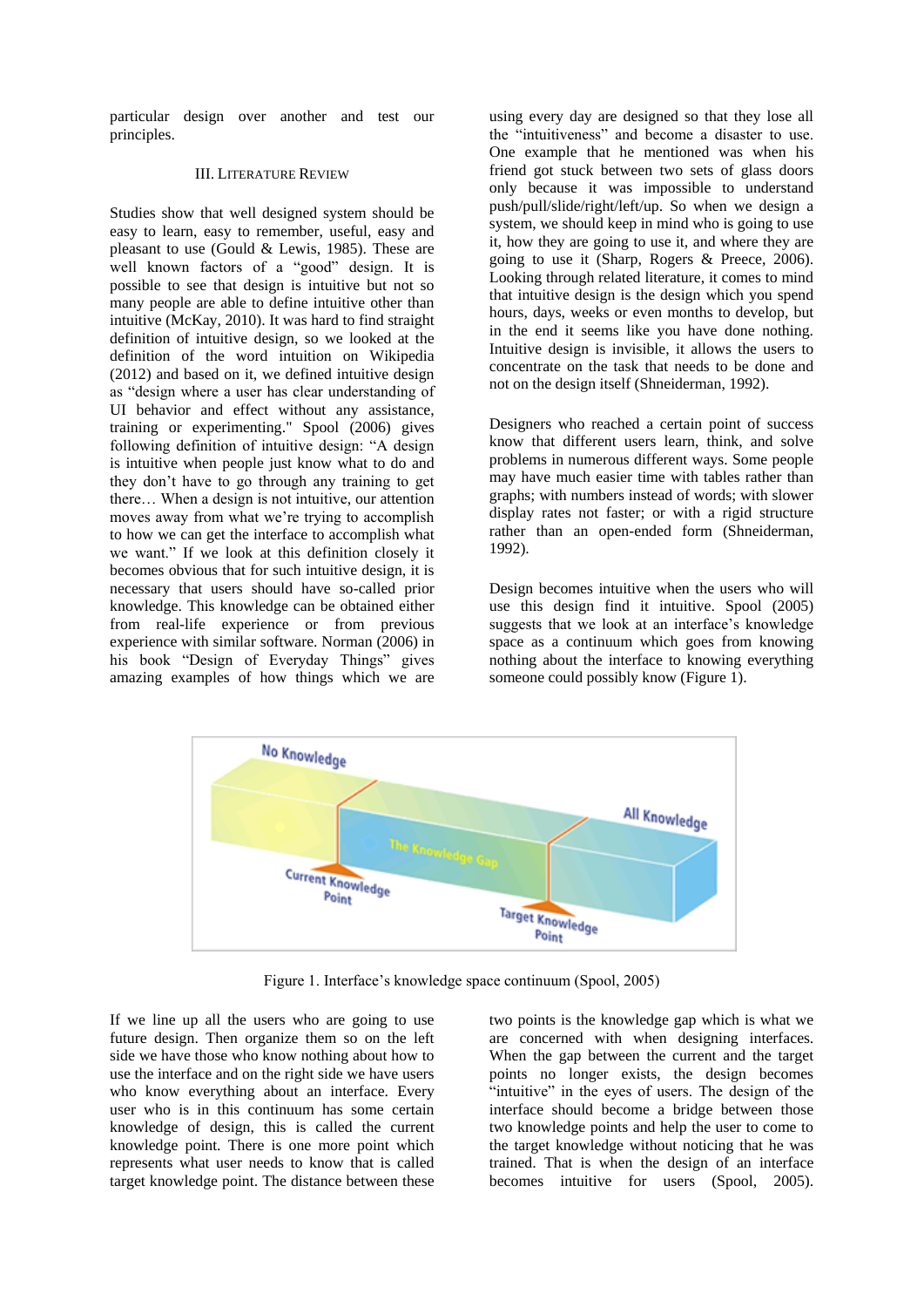According to Spool (2005), the first step to make design seem intuitive is to understand what the user's current knowledge point is and what the target knowledge is. "A lot of people in our industry haven't had very diverse experiences. So they don't have enough dots to connect, and they end up with very linear solutions without a broad perspective on the problem. The broader one's understanding of the human experience, the better design we will have." Steve Jobs

# **First principle:** The designer needs to understand what the current and the target knowledge point of the future user is.

However, this is far from the only thing which should be taken into consideration. As it was mentioned before it is extremely important that the application is as easy to navigate and use as possible, but unfortunately in the development cycle, there is rarely any space for UI designers (Windows Dev Center, 2012). At first glance, intuitive design is invisible, which is why so many companies tend to invest as little money and time as possible into the development of the UI side of the application. In this situation designers start to use too much graphical content, which distracts user from his primary goal. Blackler et al. (2007) describes an experiment of redesigning a video iPod. The experiment group did the initial testing and interviews, and they recognized that changing the circular scrolling pad which is the central method of interaction would adversely affect the brand as it has become well-loved by so many people. The things they decided to change were those which have been revealed as the most problematic: the hold button, the on/off button and few others. The initial design of the iPod was simple and effective, but a few things were not "intuitive" enough. So designers decided to keep familiar things like the circular scrolling pad but redesign the problematic components to be simpler. There are guidelines that mention designer should avoid use of unfamiliar symbols in the software. Blackler et al. (2006) stated in their paper that intuitive interaction may work through the similar features from the same or differing domains. They conducted an experiment which showed that "familiarity with a feature will allow a person to use it more quickly and intuitively." For example, if we compare Windows Word to Emacs it becomes obvious that they do not use same key combinations for the same functions. The most common problem is that when a person needs to save the document every five minutes, it becomes inconvenient for him to do that through the menu each time he needs to save it. That is why users are comfortable to use key shortcuts. In a lot of other programs to be able to save the document you need to press Ctrl+S but in Emacs this combination was responsible for

incremental search, if you want to save your document, you need to press Ctrl+X Ctrl+S. For people who are used to the Word this can become the worst experience in their life with Emacs because all the combination users used to in other programs in Emacs were responsible for absolutely different things. This fact can become a reason for slowing down work and causing frustration but on the bright side for those who were using Emacs all the time it wasn't a problem because they got used to it.

Shneiderman (1992) mentioned that pictures and visual representation of the information are not necessarily an improvement over text. Improper use of the visual part may cause information to spread out too much, create off-page connectors or even become confusing. Another problem with visual presentation may appear when designers overthink all known and simple things and create some custom icons, which require that the users learn the meaning of the icon before they can start using it with full force. One more problem with visual representation, mentioned by Shneiderman (1992), is that the visual representation may become misleading for the users. They can use their previous experiences with another software and draw incorrect conclusions about the actions. "Simple metaphors, analogies, or models with minimal set of concepts seem most appropriate to start." Shneiderman (1992).

# **Second principle:** Design should be simple and familiar.

Computer screens become bigger and with higher resolution this gives a huge opportunity for design improvements. Having all this free space designer tends to put it into inappropriate use: they might use large buttons or garish non-standard colors to draw user attention to the important function (Windows Dev Center, 2012). Depending on the overall theme of your page you may change the size of the text to draw user attention to it and show that this is the most important thing on this page (Krug, 2006). It is important to be careful with sizes, Krug (2006) states: "Use as much space as necessary" but it is still important to think about the purpose of the used space. It should lead, help, explain user where he is, what he should do now and so on, and at the same time "... don't use any more space than necessary," said Krug (2006). He is assuring us that it is important to keep messages short - just long enough to get the point across, and no longer.

Another important thing to think about is positioning: where and why - Where do you want to put it? Why do you want to put it there? If we are talking about window applications, it is possible to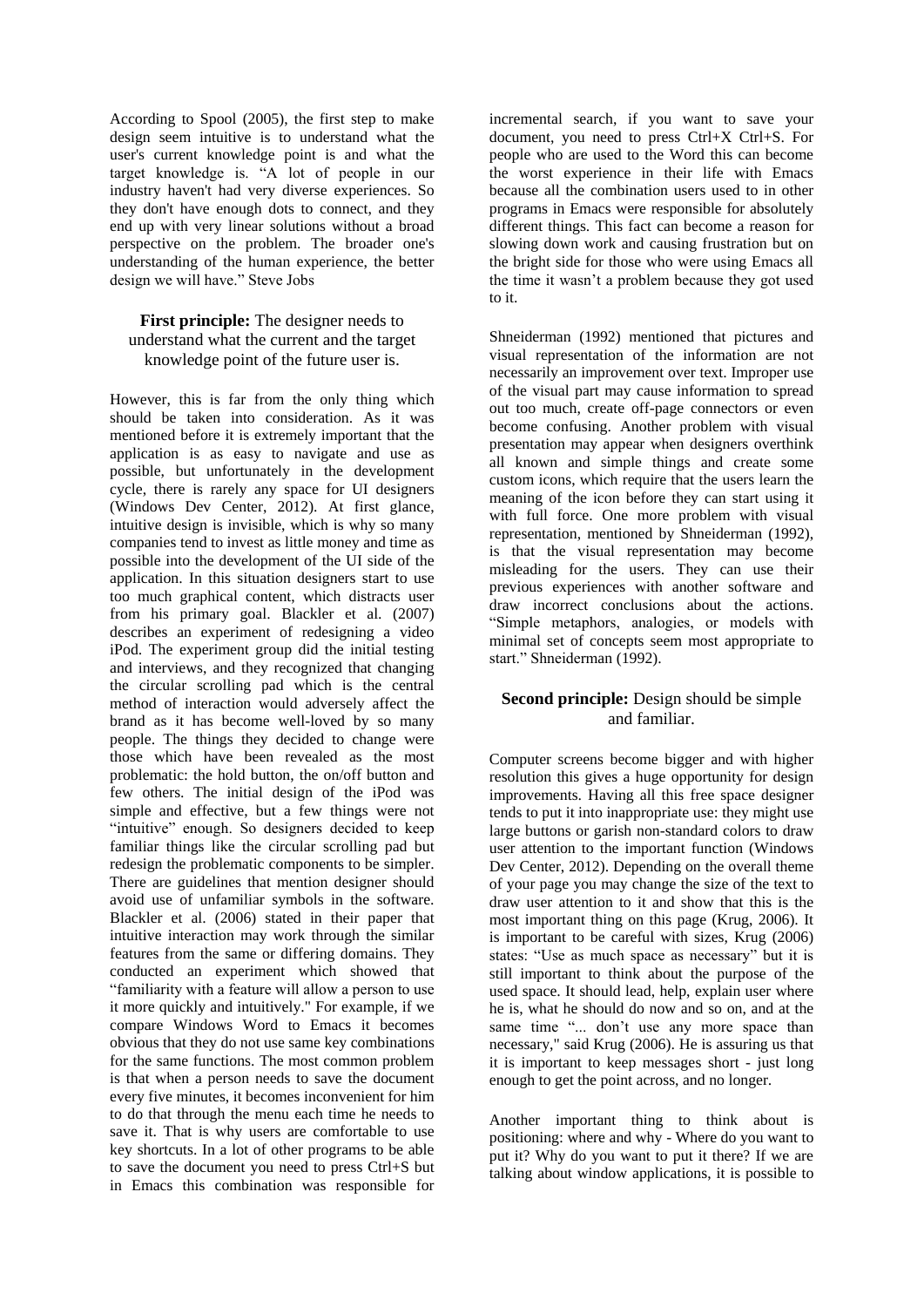notice that most windows have identifying titles at top-center, top-left or bottom-center position. Scroll bars are usually at right and bottom position, which allows a user to scroll through the content and give access to the information which did not fit onto the screen (Shneiderman, 1992). Usually information that is significant to the user is placed in the center of the screen that is why it is a good practice to place information which the user desires to get there.

When we read information for the first time we tend to scan the page first to understand the content and what benefits we gain from it, considering that, it is a good practice for designers to group similar things under one heading, display them in similar visual style or put them in a clearly defined area (Krug, 2006). Grouping is not new to the design world and most designers intuitively group information on the page. Right now, any modern application has a lot of different controls. Only by proper, intuitive grouping it is possible to make all these controls easier to use (Windows Dev Center, 2012). However, Shneiderman (1992) is warning that "there is always danger that some users may not grasp the designer's organizational framework."

Card (1982) conducted experiment where a single 18-item vertical menu of text-editing commands was presented to a subject. This subject was given a command to find the certain item on the menu and click it. The menu items were organized in three different ways: alphabetically, in function groups and random. Each of the people who took part in the experiment made 86 trials with each type of the menu. The results were following: alphabetic - 0.81 seconds; functional - 1.28 seconds; random - 3.23. After a while, it became noticeable that users' memory for the menu organized in function groups was outstripping their memory for the alphabetic or random organized menus.

Everything that has been written above makes a page look attractive to the user, easier to use and more intuitive. However black and white pages can be boring to use, that is why it is well known practice to apply different colors when designing a page. There is no doubt that color makes information and pages more attractive to users, sometimes users even begin to associate color with information, certain action or brand, for example, Facebook - blue, Twitter - light blue, YouTube red and so on. Shneiderman (1992) mentions few rules for color use, which are worth mentioning here: use color conservatively, limit the number of colors, recognize the power of color as a coding technique, ensure that color coding supports the task, have color coding appear with minimal user effort, place color coding under user control, use color to help in formatting, be consistent in color

coding, be alert to common expectations about color codes, be alert to problems with color pairings, use color changes to indicate status changes and use color in graphic displays for greater information density.

# **Third principle:** Think about color, size, positioning and grouping.

Nevertheless, all above means nothing if the information that the designer is trying to convey to the user is not split into appropriate amounts. The rule of thumb states that humans can remember seven plus or minus two chunks of information, this requires that displays should be kept simple, multiple page displays be consolidated, windowmotion frequency be reduced. The user should not be required to remember information from one screen for use on another (Shneiderman, 1992). If the designer wishes to use some self-designed custom icons or functions, they should be designed in the way that they are related to the ones the user already knows so he is not required to remember new information to be able to use the software. It is easier for user to recognize things then to learn them. Mandel (1997) says that reducing the users' memory load is a golden rule of the design. The users do a lot of tasks at the same time so it is hard for them to keep all the information they need to use in mind, so it is a bad practice to force them to remember everything while they switch between tasks. Program elements such as undo and redo, and clipboard actions like cut, copy, and paste, allow users to manipulate pieces of information needed in multiple places and within a particular task and makes people less afraid of making mistakes. Even better, programs should automatically save and transfer data when needed at different times and in different places during user tasks (Mandel, 1997). When the user works with an application, he usually uses short-term memory, but it is possible to include long-term memory support in the interface by using recognition. For example, it is much easier for the user to browse through a list of items and choose the one he needs rather than to keep all the items in mind and try to recall them from long-term memory.

It is also important for the user to know where he is, what he is doing and what he can do next (Krug, 2006). Visual interface is the best help to the user in this situation - designer should use so-called visual or textual cues. The example of such cues can be Google docs (2012). When you open the document in Google docs you are able to see at the top-left corner the name of the document and in what folder the document is. A little lower you can see if you are using normal text or headings, what font, what size, align and so on. All these small things unload user's memory, which makes it so much easier to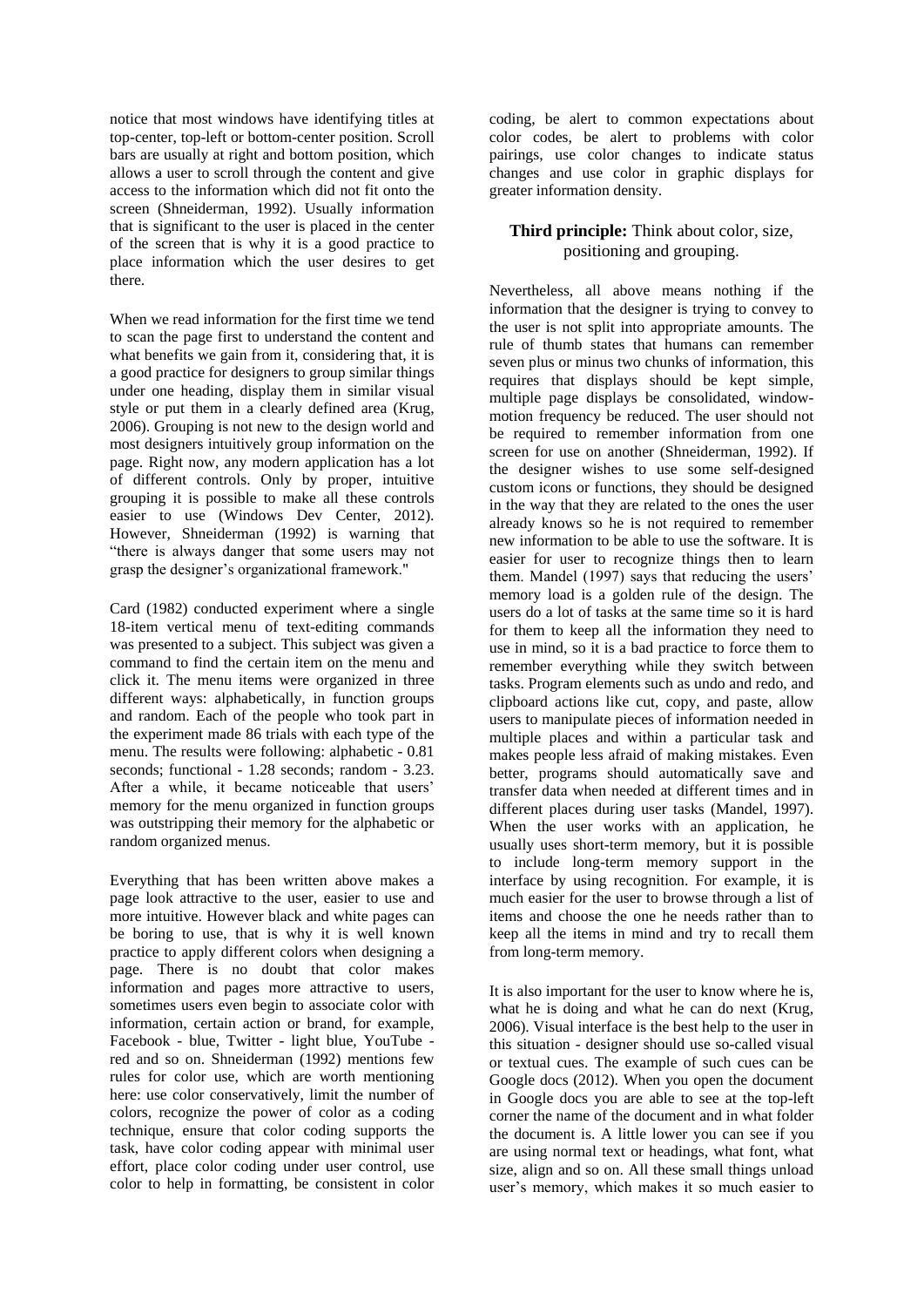concentrate on the task and do not think about anything else. In the applications, it is a good practice to give the user a possibility to use shortcuts, but the designer needs to remember that using unusual shortcuts may confuse the user, and he could close your application and decide to never touch it again. Use of the simplest shortcuts such as Ctrl+S (save), Ctrl+O (open) or Ctrl+P (print) can make the users work much easier, and they will not need to spend time on searching for those commands in the menu. Even if it is fairly easy to find such commands in the dropdown menus it is still a lot faster to press well known combination of buttons (Mandel, 1997).

To be able to unload the user's memory and avoid the need to learn how the new systems work Mandel (1997) suggests using real-world metaphors. They will allow the user to transfer knowledge about things look and work. This will help a lot of users who are not used to computer systems, or if they are not encountered by it everyday, to avoid remembering new things or recalling an experience of previous use of this application. However, it is important to be careful while using metaphors so you do not confuse a user even more. Do not try to overwhelm a user by showing all the functions at once because he will not be able to concentrate on it and remember things which he needs. Try to show users what they need, when they need it, and where they want it (Shneiderman, 1992).

# **Fourth principle:** Minimise memory load on user.

Not once in this paper it is mentioned the importance of the visual presentation of information to the user. The Web Credibility Project (2012) investigated very interesting questions regarding the users' trust/mistrust to websites and programs. They found out that there are a lot of different reasons for people trusting websites, applications and so on, but "appearance of a company's product" took the first place in their list. Users believe that if a company spends time and effort to create an appropriate design, they can be trusted.

It is known that the same content may be perceived differently because the design is different. Css Zen Garden (2012) has a good demonstration of this principle; they use a single HTML page, but they have different CSS style sheets so the participants of the project could try out different visual designs for this HTML page. Different color schemes, graphic elements, positions give the impression that different pages are visited and different information is given, but the text is the same. Developers make sure that the application they developed has all the

functionality needed and that all functions working properly, but they do not care about design, and that is where designers begin their work. They do not need to think about functionality anymore because developers took care of it, what the designers care about is the emotional and visceral reaction of the users on the product (Tidwell, 2006). Tidwell (2006) also talks about color to be one of the factors influencing the user's emotional perception of the application. In our paper, we already discussed the important position of color, but we discussed that with color, you can draw attention of the user, evoke associations and so on. Color scheme is the first thing users see when they open application so it is important to ensure that color will not irritate user and cause him to immediately close your application because of fear and never come close to it.

The informational part of your application should be written with a font that is easy to read, you can make it as beautiful as you want, but if it is impossible to read it, there is no purpose to have it. You can write two of the same words in Photoshop (2012) and try to stylize them differently. Let them be same size but one word can be in thicker strokes, have lighter color or different textures; all of these settings will change the emotional background of the user. It is also possible to use different shapes and angles to cause the needed emotions from the user. If you have a rectangular form with round corners, it will make design to feel softer and vice versa if you draw a rectangle with the sides pushed a bit in the middle to center design becomes sharper (Tidwell, 2006).

Another important thing mentioned by Tidwell (2006) is texture. It adds richness to a visual design. Written text creates its own texture, which can be easily controlled by changing font, size, color and so on. Plain color is boring, which is why designers like to fill blank spaces where there is no information with simple textures, different textures can help achieve a different mood on the page. Never use eye hurting colors for textures, most effective textures are subtle (Tidwell, 2006). It is possible to use texture behind text, but it does not work if font size of the text is small or when the font color contrast to the texture is too small. To make it work good, designers fade a texture into a solid color as it approaches a block of text. Often pages have different pictures, either photos or iconic semi-abstract pictures the reason they have it is to support and increase the influence of existing mood created by shapes, forms, sizes, fonts, textures, colors, angles and curves. However, in applications and web applications the information load is on the text and not on visual appearance, content and ease of use is more important than style. However, it does not mean that designers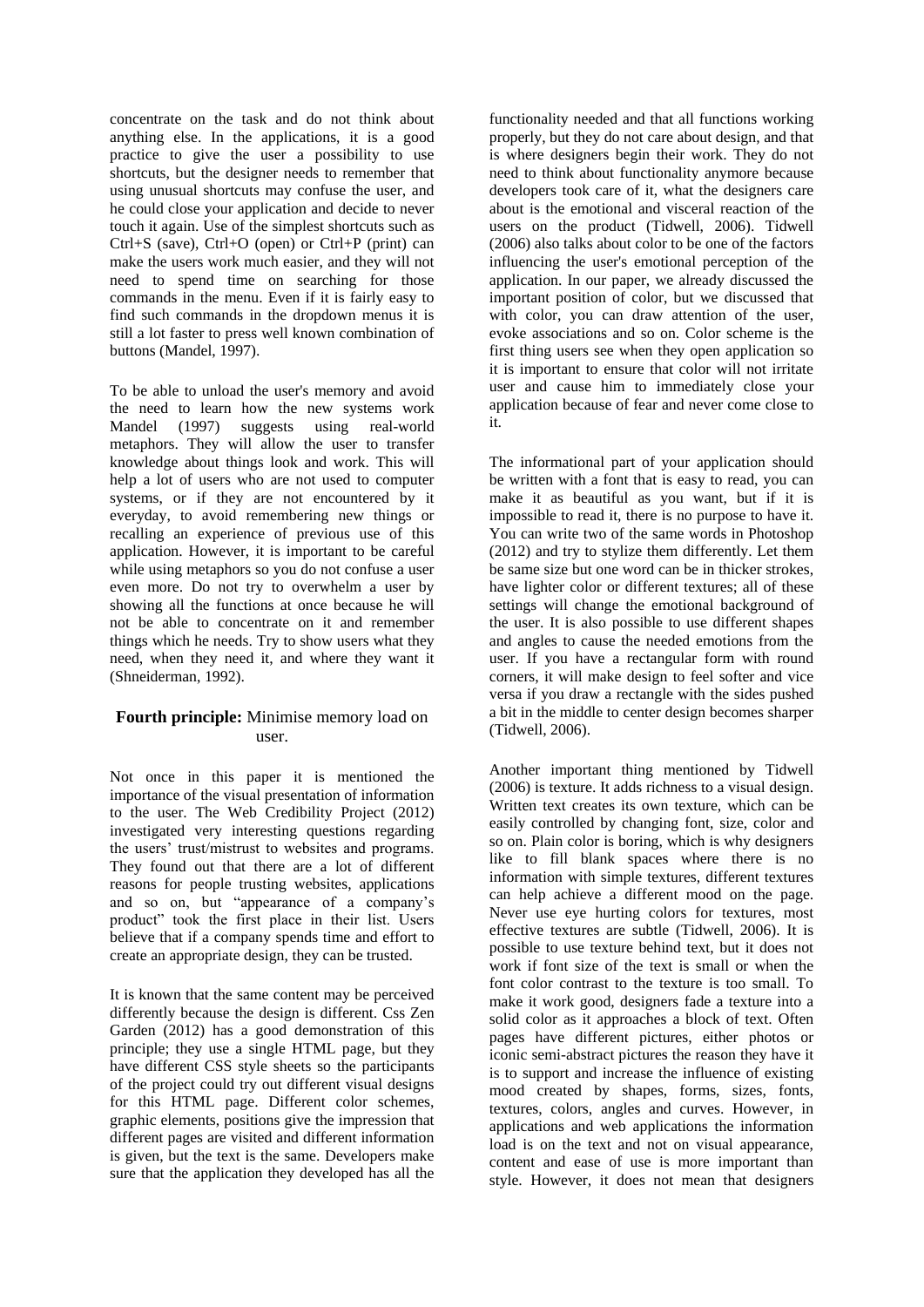cannot use any pictures, but they should use purely decorative images sparingly and with great care on functional GUIs, since they tend to be destructive. Designers should look at the functional icons and images in their design, such as toolbar icons and illustrated choices and looking at those the designers will be able to see if all these icons and illustrated choices make the right emotional font which designer wants the whole application to make (Tidwell, 2006). Designers can play with color, sizes, shapes and so on, to make it fit as a whole.

# **Fifth principle:** Make it look good.

#### IV. RESULTS

In this research paper, our primary research question was *"What principles of interaction design are conducive to the development of intuitive web applications?"* and throughout the research, we were able to conduct a literature review and distinguish principles for intuitive design, after that we proved that our principles worked in the real world, by composing interview and survey questions, which challenged our principles.

As a result of our data collection we got two types of data: qualitative and quantitative. To analyse the quantitative data, we used the method descriptive statistic that is described by Runeson & Höst (2009). Since the mixed method approach is flexible we carried out the analysis of the qualitative data in parallel with the collection of qualitative data (Runeson & Höst, 2009).

The results of the research are very interesting and exciting. On some level, the answers we got are the answers we were expecting to get because we are also users, and we are using different things everyday, both software and hardware. All the interview answers were positive towards our principles, and we were critical in analysing the data which we got from the surveys and interviews. Unfortunately not even one of the answers we got were against the principles, and if there was something contradicting it, it was too minor to influence the results. We have equated the results of the survey, and the interview answers to the principles we distinguished from the literature review. Due to the nature of the mixed method, the results of the research have been summarised and are presented in Table 1. This table is a representation of summarised results of our research where it is possible to see if the principles we distinguish from the literature are truly solid principles.

The results of the survey, which can be found in the Appendix B, presented in the diagram below. Each color of the column corresponds to answer that user have chosen: blue - answer #1 have been chosen, red - answer #2 and some of the questions had more than two answers, there you can see green color, which corresponds to the answer #3. The following diagram 1 shows the percentage ratio of the answers given by the survey respondents. These answers support the description of the principles given in Table 1.



Diagram 1. Percentage ratio of the answers given by the survey respondents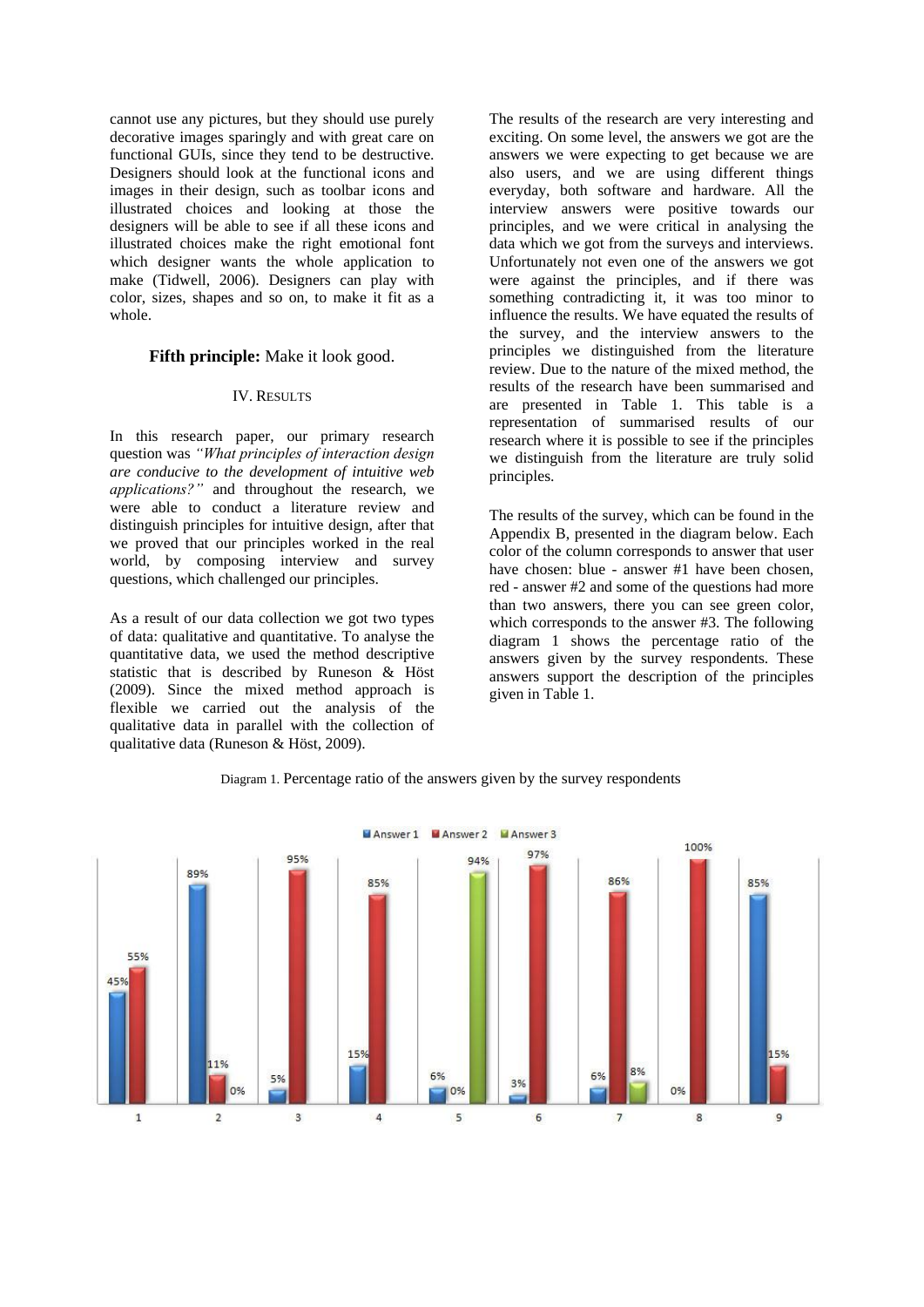| <b>Principles</b>                                                                                                                  | $True(V)$ /<br>False(X) | <b>Description</b>                                                                                                                                                                                                                                                                                                                                                                                                                                                                                                                                                                                                                                                                                                                                                                                                                                                                                                                                                                                                                                                                |  |
|------------------------------------------------------------------------------------------------------------------------------------|-------------------------|-----------------------------------------------------------------------------------------------------------------------------------------------------------------------------------------------------------------------------------------------------------------------------------------------------------------------------------------------------------------------------------------------------------------------------------------------------------------------------------------------------------------------------------------------------------------------------------------------------------------------------------------------------------------------------------------------------------------------------------------------------------------------------------------------------------------------------------------------------------------------------------------------------------------------------------------------------------------------------------------------------------------------------------------------------------------------------------|--|
| 1stP:<br>The<br>designer<br>needs<br>to<br>understand what the current and<br>the target knowledge point of<br>the future user is. |                         | Interviews and surveys showed us that some of the respondents<br>demand much more from "intuitive design" than others, which<br>means that they have different current knowledge points. Some<br>of them had more previous experience with computers and<br>software so their knowledge gap will be smaller. One of the<br>interviewees said: "What might be intuitive for someone might<br>not be intuitive for someone else, and it really depends on the<br>end users" When the designer works with a design, he needs to<br>think of how to fill the biggest knowledge gap because it is not<br>irritating for experienced users to use software where every step<br>is explained, but it is frustrating for less experienced user to<br>wonder how to do a certain thing and seek for help. Also from<br>the interview: "Intuitive design for me means that the learning<br>time for using the application is zero," "In intuitive design, you<br>don't get to know GUI, the GUI knows you," these quotes prove<br>the importance of knowing the knowledge gap of each user. |  |
| 2ndP:<br>Design should be simple and<br>familiar.                                                                                  |                         | The interview respondents were often referring to Windows,<br>Mac, Android, Apple and other well-known brands when they<br>were asked about "intuitive design". "I understand what I see,<br>and understand what I can do," said one of the interviewees, "I<br>do not have to focus on how to do things, just on what I want to<br>achieve." confirming our second principle. Familiar things are<br>always easier to understand "I think that the best icons are the<br>one that are standardized.", said another.                                                                                                                                                                                                                                                                                                                                                                                                                                                                                                                                                              |  |
| 3rd P:<br>Think<br>about<br>color,<br>size,<br>positioning and grouping.                                                           |                         | One interviewee said: "users have an idea of specific meanings<br>tied to colors, icons " and the survey also proves the<br>importance of this principle: while positioning does not seem to<br>have the highest priority, it has a certain impact of the users'<br>perception of the design, however, the size, color and grouping<br>seem to affect it more.                                                                                                                                                                                                                                                                                                                                                                                                                                                                                                                                                                                                                                                                                                                    |  |
| 4th P:<br>Minimise memory load on user.                                                                                            |                         | "There should be hints on what will happen for each action I<br>choose" said our interviewee, he wanted to keep his mind<br>concentrated on the task and not on remembering functions.<br>"There should be a way to get back to where I were one or<br>several actions/steps before, possibly even undo" these are<br>demands from the interface. One more interviewee mentions that<br>it is not so good if different words, situations or actions mean<br>same thing. This makes the user confused.                                                                                                                                                                                                                                                                                                                                                                                                                                                                                                                                                                             |  |
| 5th P:<br>Make it look good.                                                                                                       |                         | The survey showed us what looks good and seems more solid to<br>use. It is easy to perceive visual information if it is organized in<br>an appropriate way. All our interviewees showed us "their own"<br>icons of simple actions and those icons were simple to use,<br>understand, and they were looking good. "GUI should look nice<br>and give me wish to use the application again."                                                                                                                                                                                                                                                                                                                                                                                                                                                                                                                                                                                                                                                                                         |  |

Table 1. Results of the research

# V. DISCUSSION

**Method Evaluation:** The method which we decided to utilise to produce this paper has worked out very well for us, a literature review to act as a foundation for the study which was supported by doing interviews and a survey. The method loop used to systematically collect articles and literature for the literature review also went well and it helped us to keep track of the articles. The interview method which we used also went well, the first face-to-face interviews made us think about how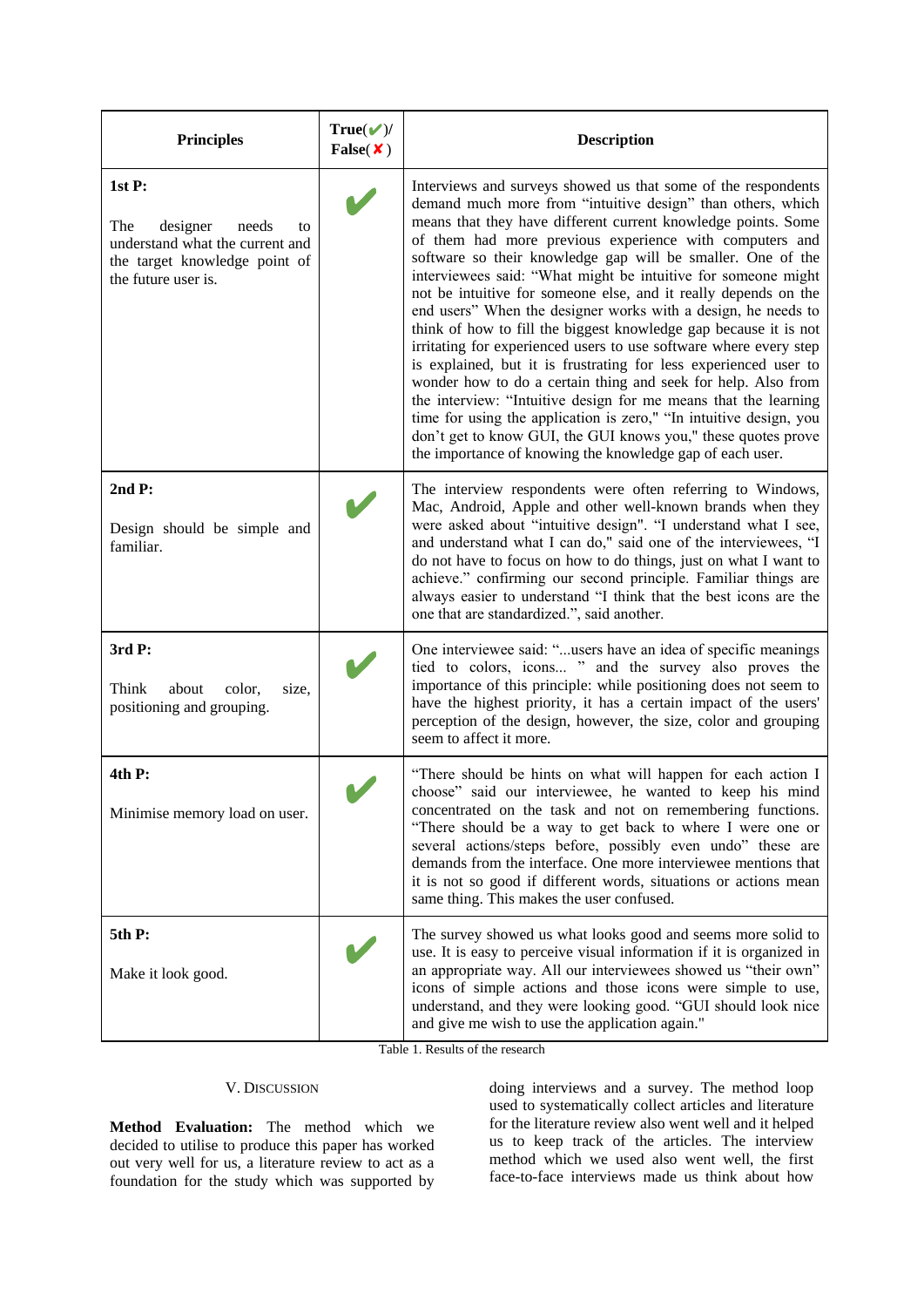exactly to structure the questions properly to get the answers that we were expecting. We were also pleased with how the email interviews turned out because the interviewees were given more time to think and formulate their answers. The survey method that was also very successful, we got even more answers than we anticipated.

It is possible to make a research like this by using a different type of method, for example, a literature review would have been enough to find the principles, however that would not support the conclusions more than from the literature, which is exactly what we wanted to avoid by having the interviews and the survey too. Another method of doing this research is to do a literature review, construct principles and then, with those principles you can implement an experiment application and let people use it to see if they think that the design is solid.

**Results:** One of the interesting sides of the research was that interviewees were asked to use their imagination and create their own icons for the most common used features. This strategy of designing interview questions and survey made a very good contribution into the research process allowing us, while developing guidelines, to focus on what user would like to see. It is possible to continue the research further and apply the guidelines in practice, to conduct an experiment where an application is developed and then collect feedback from the users. There was a lot of theoretical work in this research. Different books and articles describing HCI and design from different aspects. The literature review helped us to summarise books and related articles in five principles, which touch upon the most critical parts of the intuitive design development. The interpretation of the interview answers and survey results support the principles that we extracted from the literature review and showed us that we are on the right track. The research resulted in carefully composed guidelines (See Appendix C) which should help designers not only to develop a good application but develop an appropriate application from the intuitive point of view.

**Future research:** Limited time frames did not allow us to conduct interviews outside of Systemite, if we would be able to do more interviews, it would let us to target a broader variety of people that would have different knowledge gaps. For future research, it would be interesting to do an experiment applying the guidelines on applications, web pages, web applications and other software, which have user interaction part and compare the results. In our research, we have chosen mixed method approach however it can be possible to conduct another research with different approaches

to prove our principles. A research question that would complement this paper in a future study based on the suggested future research could be: "Would these five principles work in practice?".

#### References

Blackler, A., Popovic, V. & Mahar, D. (2006) Towards a Design Methodology for Applying Intuitive Interaction. In Friedman, Ken, Love, Terence, Côrte-Real, Eduardo, & Rust, Chris (Eds.) *WonderGround: 2006 Design Research Society International Conference*, November 1-4 2006, Lisbon. [online] Available at: [<http://eprints.qut.edu.au/8146/>](http://eprints.qut.edu.au/8146/) [Accessed May 9, 2012]

Blackler, A., Popovic, V. & Mahar, D. (2007) Developing and Testing a Methodology for Designing for Intuitive Interaction. In Poggenpohl, Sharon (Ed.) *International Association for Societies of Design Research 2007: Emerging Trends in Design Research*, 12th - 15th November 2007, Hong Kong. [online] Available at: [<http://eprints.qut.edu.au/13715/>](http://eprints.qut.edu.au/13715/) [Accessed May 8, 2012]

Card, S.K. (1982) User perceptual mechanisms in the search of computer command menus. *Human Factors in Computer Systems.* 190-196.

Creswell, W. J. (2009) *Research Design: Qualitative, Quantitative, and Mixed Methods Approaches* (3rd Edition), Sage Publications: London.

css Zen Garden (2012) *css Zen Garden: The Beauty in CSS Design*. [online] Available at: [<http://csszengarden.com>](http://csszengarden.com/) [Accessed May 14, 2012].

Free Online Survey, Web Poll or Quiz (2012) *Create a Free Online Survey, Web Poll or Quiz.* [online] Available at: [<http://freeonlinesurveys.com/>](http://freeonlinesurveys.com/) [Accessed May 11, 2012]

Google docs (2012) [online] Available at: [<http://docs.google.com>](about:blank)

Gould, J.D. & Lewis, C. (1985) Designing for Usability: Key Principles and What Designer Think. *Communications of the ACM*, 28:3, 300-307.

Hanselman, S. (2012) [online] Available at: [<http://www.hanselman.com/blog/DeveloperDesigner.aspx>](http://www.hanselman.com/blog/DeveloperDesigner.aspx) [Accessed May 31, 2012]

Hobart, J. (1995) Principles of Good GUI Design. [online] Available at:

[<http://www.classicsys.com/css06/cfm/article.cfm?articleid=](http://www.classicsys.com/css06/cfm/article.cfm?articleid=20) [20>](http://www.classicsys.com/css06/cfm/article.cfm?articleid=20) [Accessed May 9, 2012]

IEEE Xplore (2012) *IEEE Xplore - Home*. [online] Available at: [<http://ieeexplore.ieee.org>](http://ieeexplore.ieee.org/) [Accessed 17 May 2012]

Krug, S. (2006) *Don't Make Me Think! A Common Sense Approach to Web Usability* (2nd Edition), New Riders: California.

Mandel, T. (1997) *The Elements of User Interface Design* (1st Edition), Wiley: USA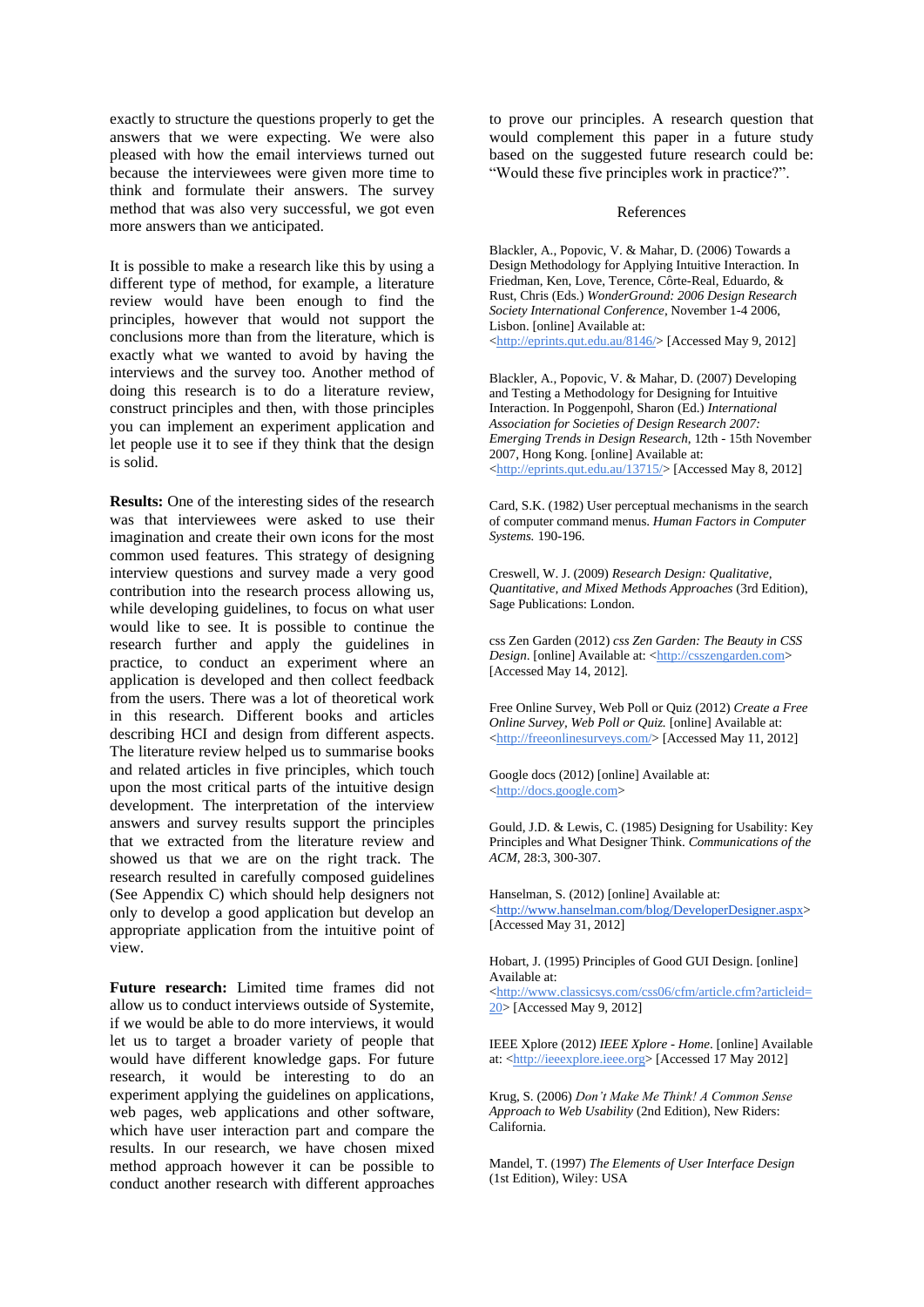McKay, E. (2010, June 8th) Intuitive UI: What the heck is it? [Blog post online] Available at: [<http://www.uxdesignedge.com/2010/06/intuitive-ui-what-](http://www.uxdesignedge.com/2010/06/intuitive-ui-what-the-heck-is-it/)

[the-heck-is-it/>](http://www.uxdesignedge.com/2010/06/intuitive-ui-what-the-heck-is-it/) [Accessed May 4, 2012].

Norman, D.A. (2006) *Design of Everyday Things* (Russian Edition), Wiliams: Moscow.

Photoshop (2012) *Image editor software | Adobe Photoshop CS6* [online] Available at: [<http://www.adobe.com/en/products/photoshop.html>](http://www.adobe.com/en/products/photoshop.html) [Accessed May 17, 2012].

Runeson, P. & Höst, M. (2009) Guidelines for conducting and reporting case study research in software engineering. *Journal of Empirical Software Engineering*, 14, 131–164.

Sharp, H., Rogers, Y. & Preece, J. (2006) Interaction Design: beyond human-computer interaction (2nd Edition), Graphos: Barcelona.

Shneiderman, B. (1992) *Designing the user interface: strategies for effective human-computer interaction* (2nd Edition), Addison-Wesley Publishing Company: USA.

Software Engineering Body of Knowledge (2012) [online] Available at: [<http://www.computer.org/portal/web/swebok>](http://www.computer.org/portal/web/swebok) [Accessed May 17, 2012]

Spool, J. M. (2005) What Makes a Design Seem 'Intuitive'? [online] Available at: [<http://www.uie.com/articles/design\\_intuitive>](http://www.uie.com/articles/design_intuitive) [Accesed May 6, 2012]

The Web Credibility Project - Stanford University (2012) *The Web Credibility Project - Stanford University*. [online] Available at: [<http://credibility.stanford.edu/>](http://credibility.stanford.edu/) [Accessed May 11, 2012].

Tidwell, J. (2006) *Designing Interfaces: Patterns for Effective Interaction Design*. O'Reilly: USA.

Wikipedia The Free Encyclopedia, 2012. Intuition (psychology). [online] Available at: [<http://en.wikipedia.org/wiki/Intuition\\_\(knowledge\)](http://en.wikipedia.org/wiki/Intuition_(knowledge)> [Accessed May 4, 2012]

Windows Dev Center (2012, March 7th) User Interface Principles. [online] Available at: [<http://msdn.microsoft.com/en](http://msdn.microsoft.com/en-us/library/windows/desktop/ff728831(v=vs.85).aspx)[us/library/windows/desktop/ff728831\(v=vs.85\).aspx>](http://msdn.microsoft.com/en-us/library/windows/desktop/ff728831(v=vs.85).aspx) [Accessed May 8, 2012]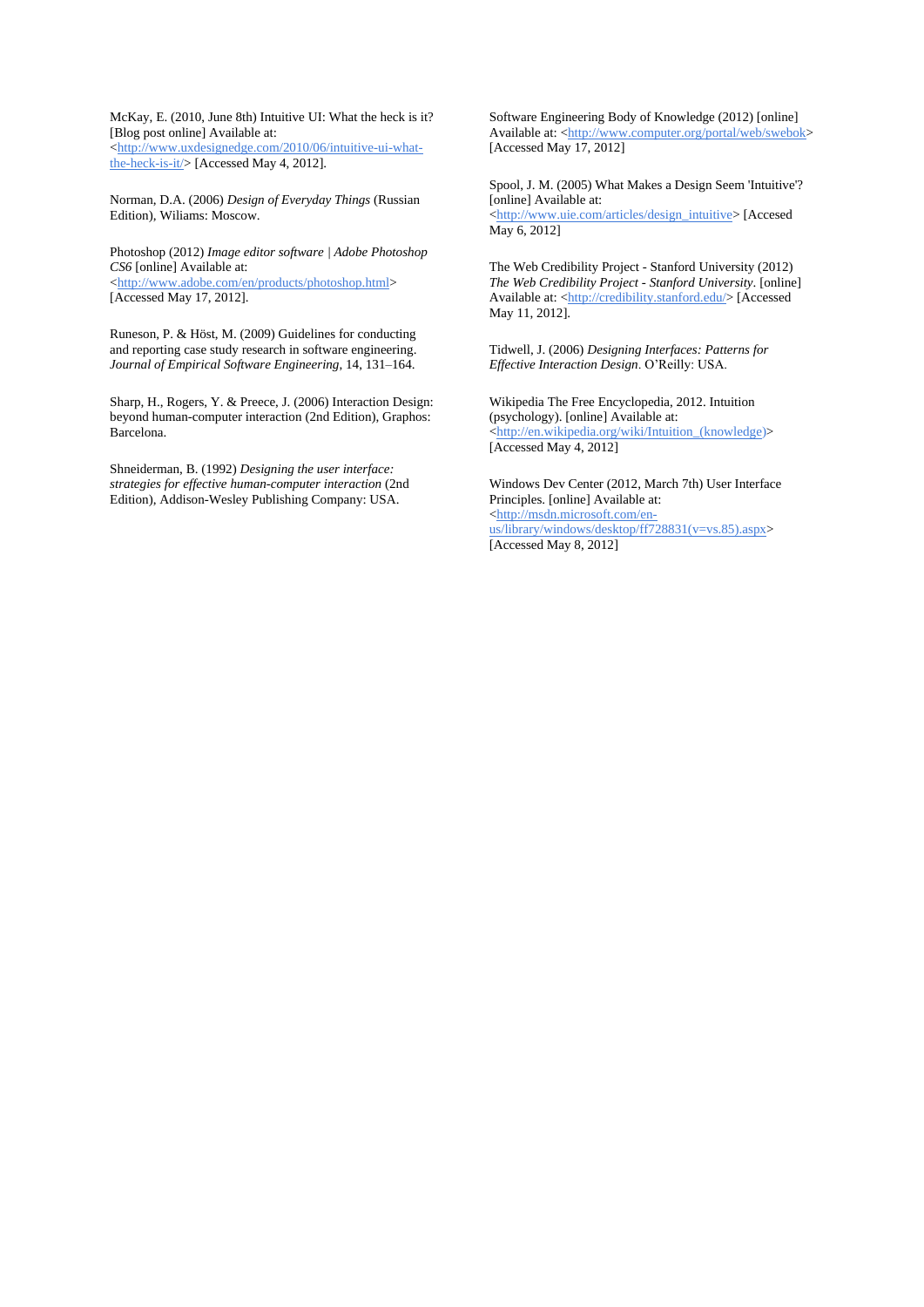#### **APPENDICES**

Appendix A - Interview

Initial interview questions:

- What do you think when you read the words "intuitive design"?
- What colors, forms and positions do you associate with intuitive design?
- What do you gain from having a design which can be perceived as intuitive?
- Describe or draw icons (your own perception) for following actions: "new document", "open document", "add picture", "delete", "close", "draw", "add diagram", "add new user", "assign to ..." (more?)
- Imagine you are the designer: describe how you would design a simple window (i.e. size, color, what buttons used, their position) or draw it.

Revised interview questions:

- 1. What in your opinion makes a user interface easy to use?
- 2. What do you think when you read the words "intuitive design"?
- 3. What colors, forms and positions do you associate with intuitive design?
- 4. What do you gain from having a design which can be perceived as intuitive?
- 5. Describe or draw icons (your own perception) for the following actions: "new document", "open document", "add picture", "delete", "close", "add new user" and "assign to ..."
- 6. Imagine that you are a designer: describe how you would design a simple application window (i.e. size, color, what buttons are used, their position) or draw it (it is not a window for a specific application that we are looking for; the important part here is for us to understand what the most standard perception of a window is. I.e. come up with some kind of window with a few controls on it (buttons, textboxes, etc. and place them where you feel they belong).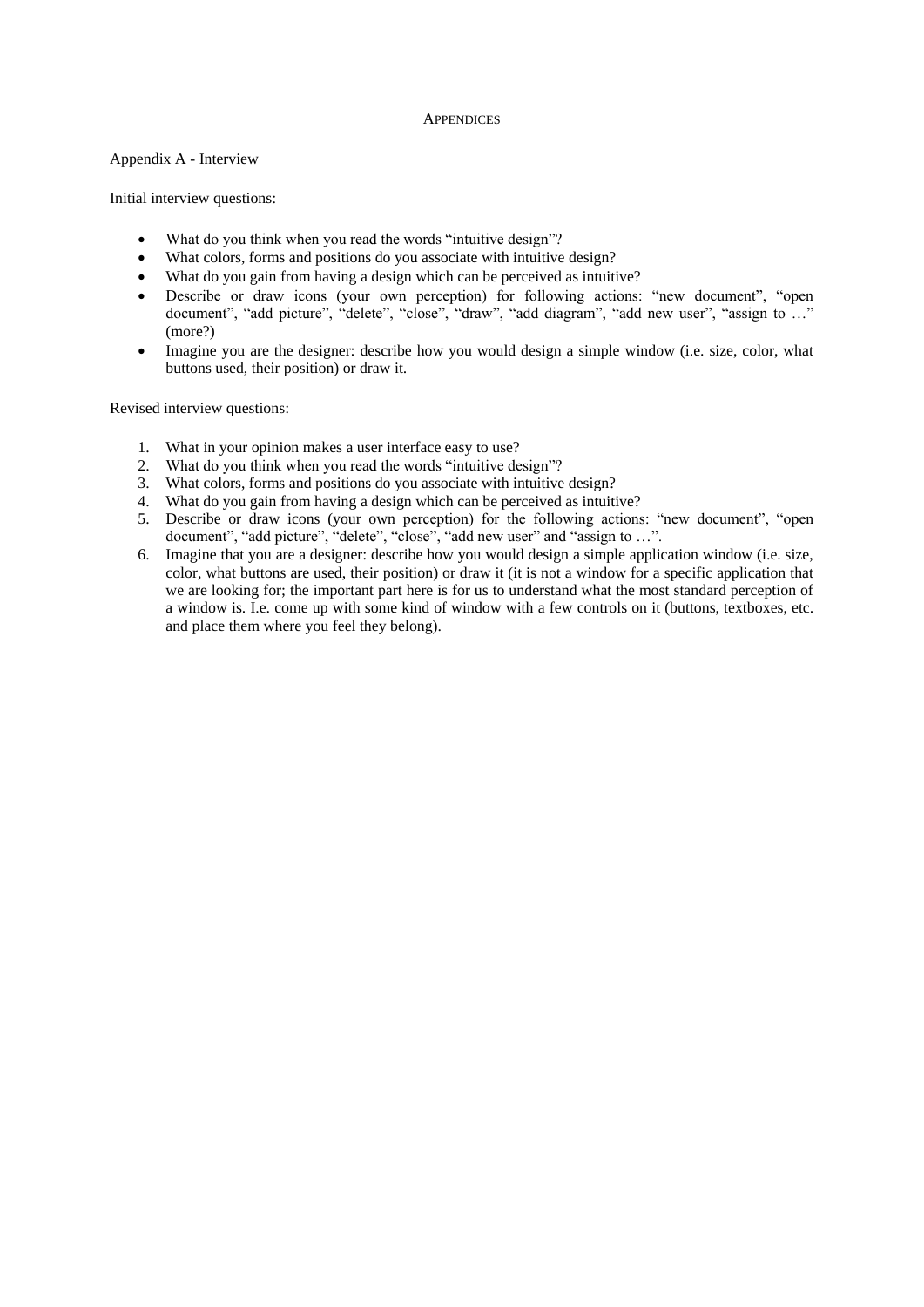# Appendix B – Survey

1. Which window looks better?

|                  | My Wizard - User Information                                                                                                                | $\mathbf{x}$<br>ا کرده ا   |
|------------------|---------------------------------------------------------------------------------------------------------------------------------------------|----------------------------|
|                  | Please enter your personal information for registration.<br>This will enable us to inform you of product updates, special offers, and more. |                            |
| Name:<br>E-Mail: |                                                                                                                                             |                            |
|                  | l am a …<br>Architect<br>Developer<br>Designer                                                                                              |                            |
| Help             |                                                                                                                                             | $Back$<br>Next ><br>Cancel |

| My Wizard - User Information                                                    | ا و اصرا                                                              |
|---------------------------------------------------------------------------------|-----------------------------------------------------------------------|
| This will enable us to inform you of product updates, special offers, and more. |                                                                       |
|                                                                                 |                                                                       |
|                                                                                 |                                                                       |
|                                                                                 |                                                                       |
|                                                                                 |                                                                       |
| lama                                                                            |                                                                       |
| Developer                                                                       |                                                                       |
| Designer                                                                        |                                                                       |
|                                                                                 |                                                                       |
|                                                                                 |                                                                       |
|                                                                                 |                                                                       |
|                                                                                 |                                                                       |
| Help                                                                            | < Back<br>Next<br>Cancel                                              |
| E-Mail:                                                                         | Please enter your personal information for registration.<br>Architect |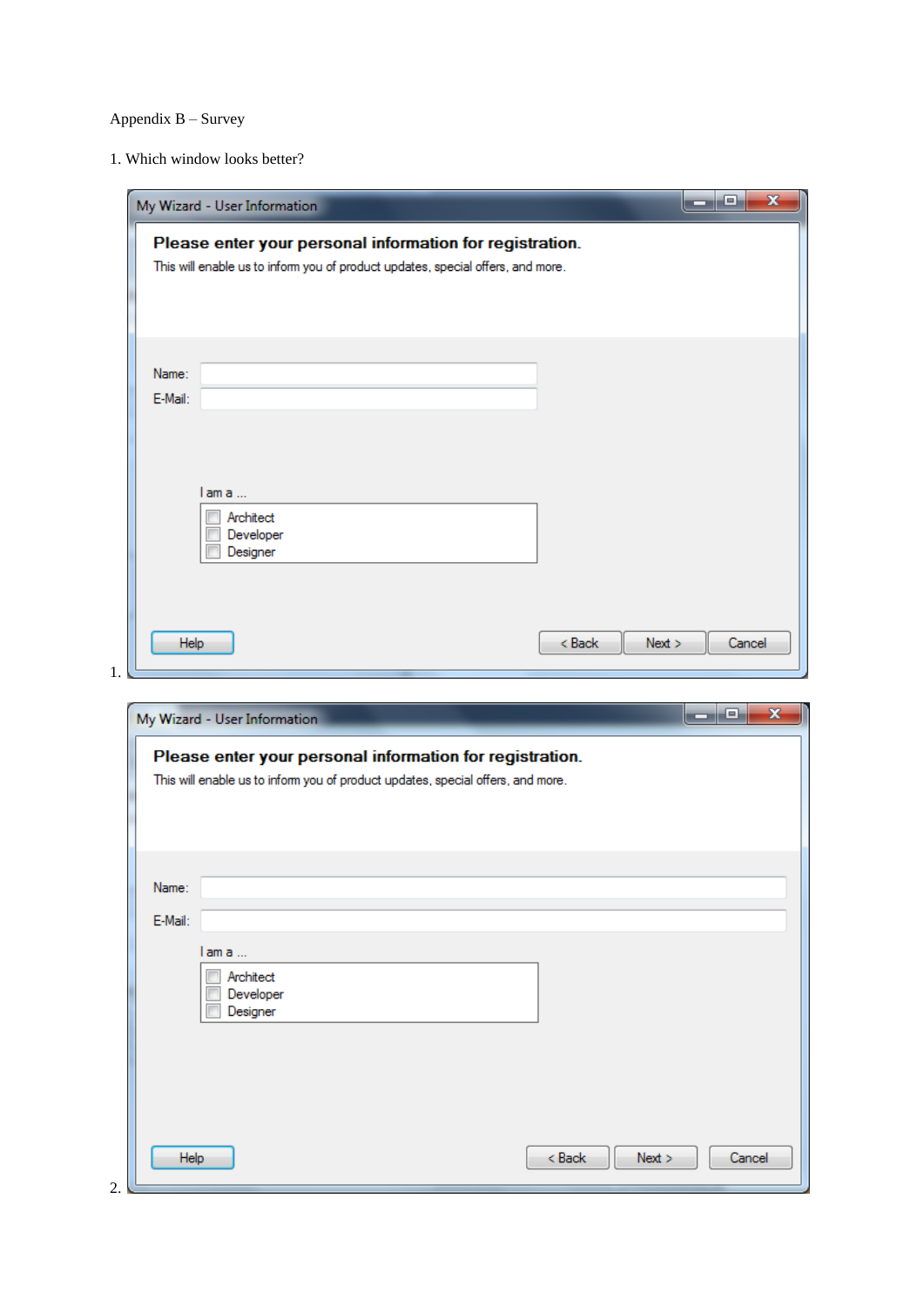2. Which button is more appropriate to use?



3. Which slider is more appropriate to use?



4. Which design is more suitable?

|           | Review Raw Data | <b>Create Estimates</b> | <b>Select Report Options</b> | <b>Create Report</b> |
|-----------|-----------------|-------------------------|------------------------------|----------------------|
| $\bigcap$ | Create Report   | Select Report Options   | Create                       | Review Raw Data      |

5. Which menu layout would you prefer?

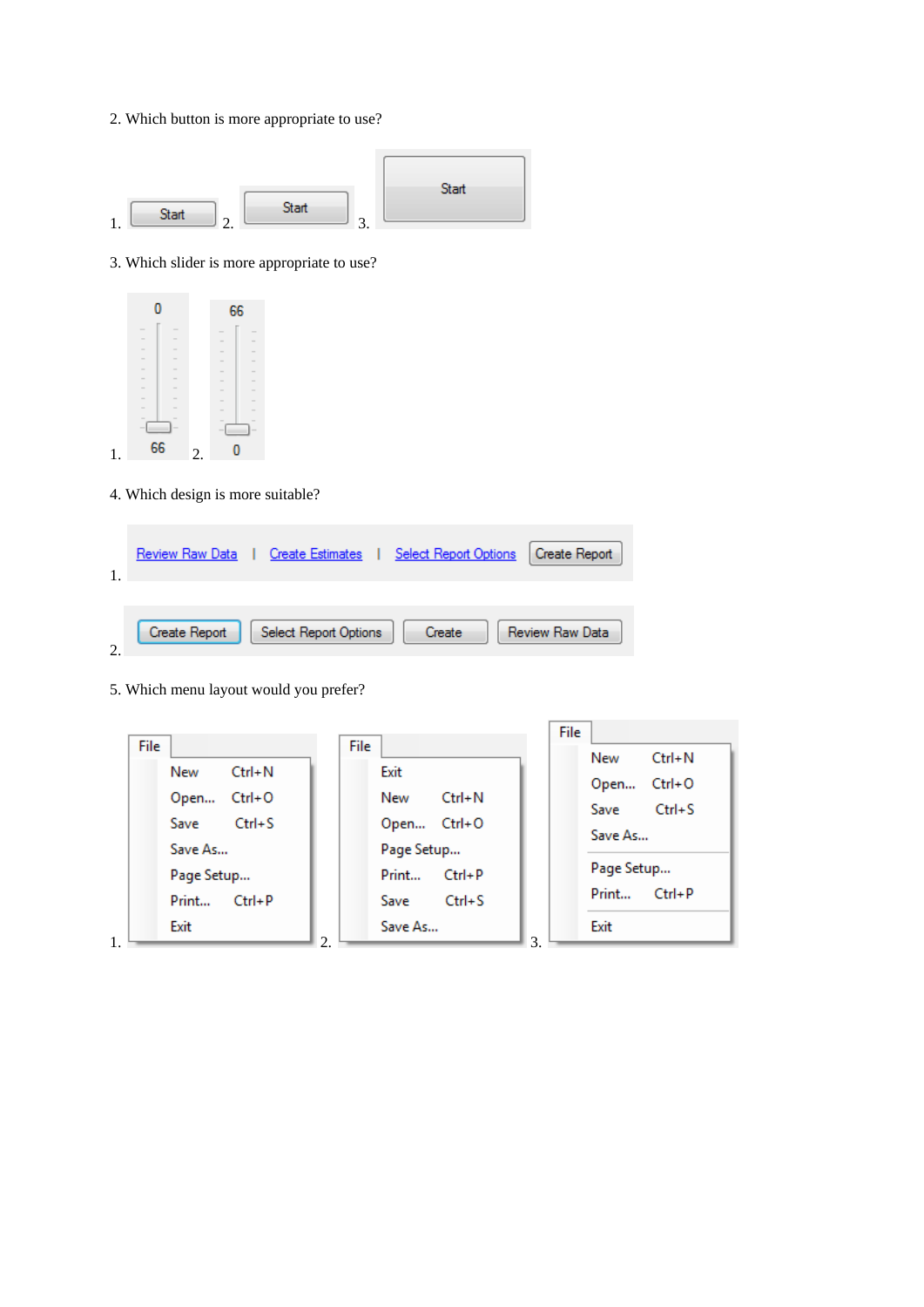#### 6. Is this warning message appropriate?



7. Which search looks better?



8. This is an appropriate way to present information to the user

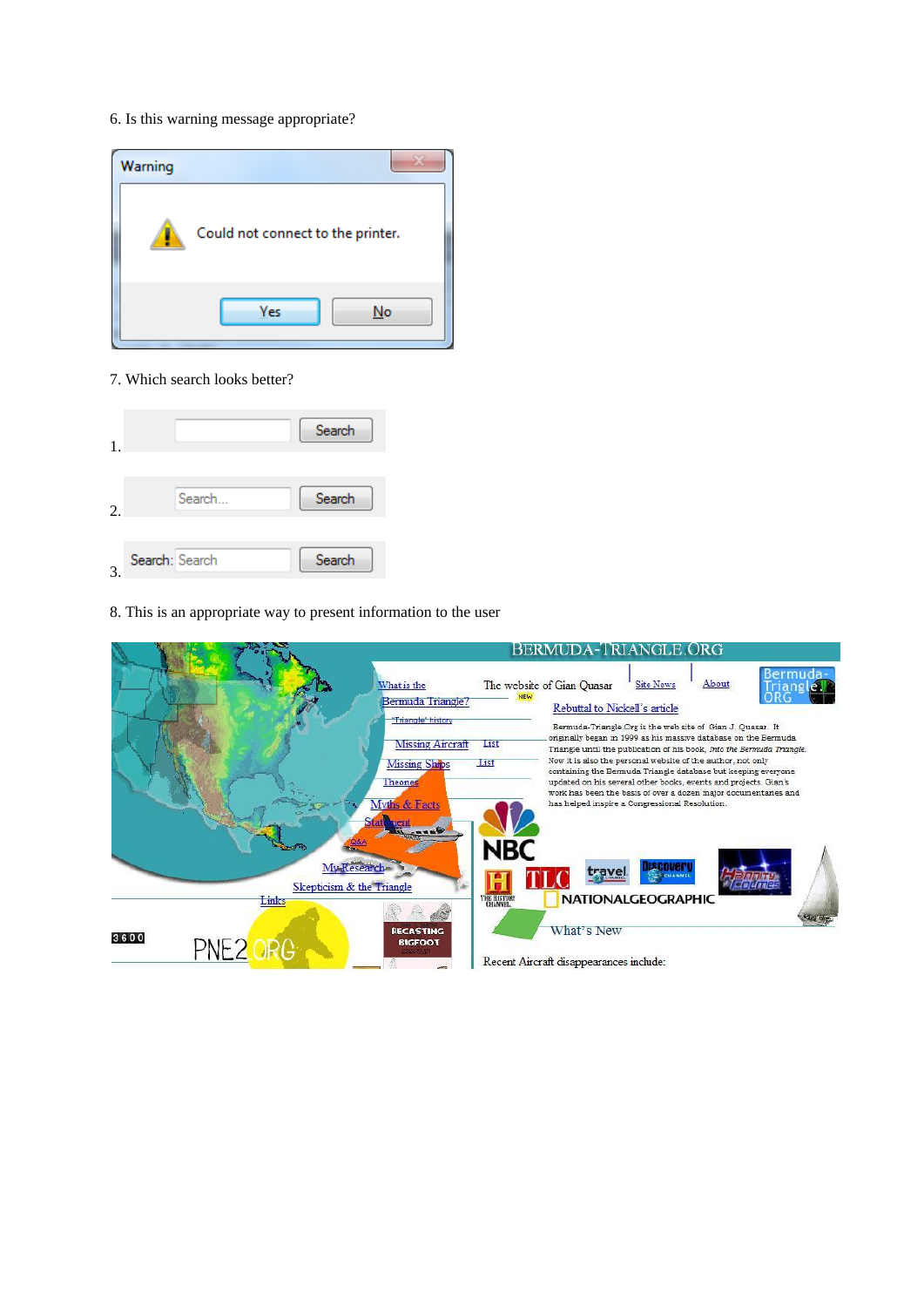9. This is an appropriate way to present information to the user